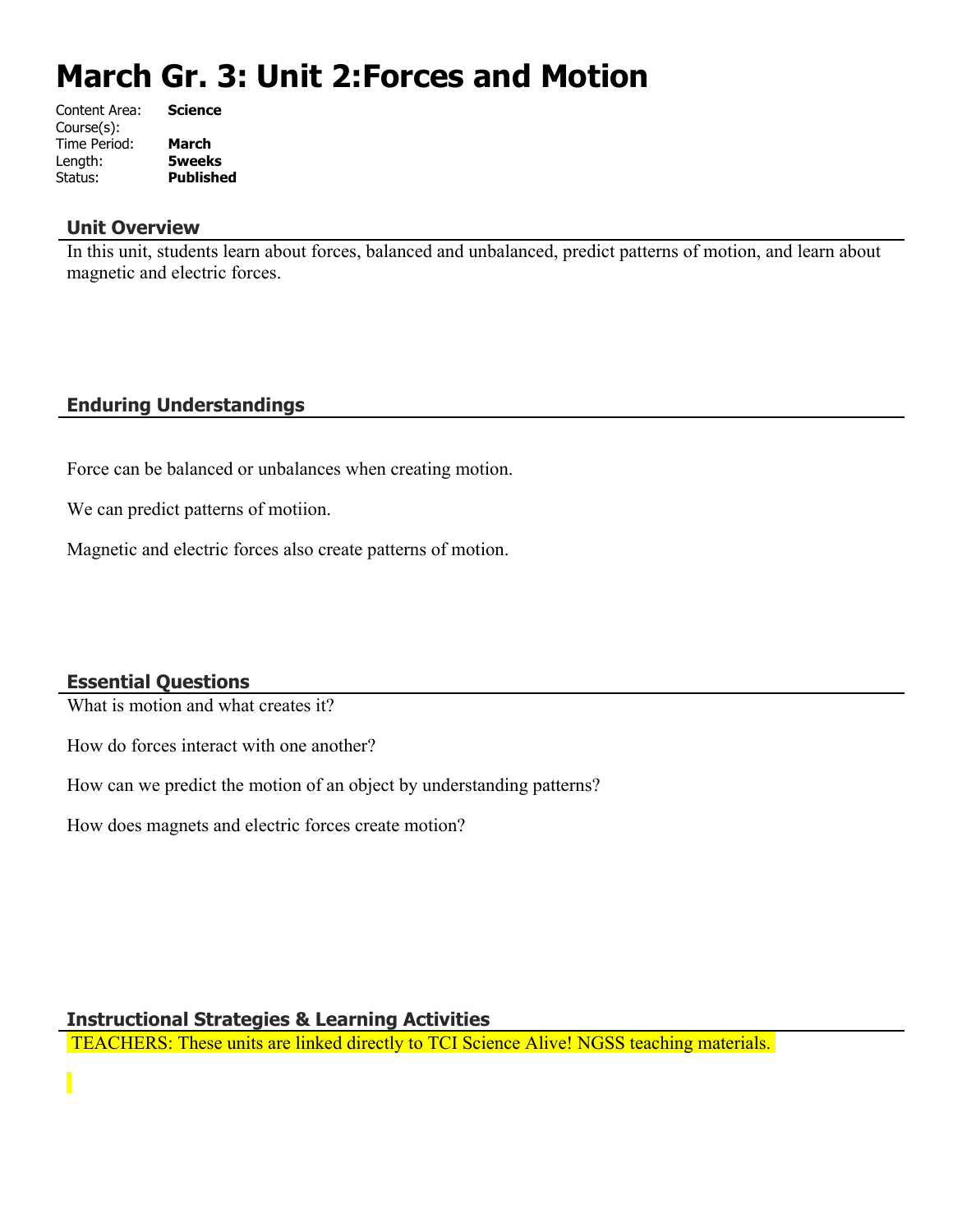### [What Do Forces Do?](https://subscriptions.teachtci.com/shared/programs/154/lessons/1489/slide_shows)

Students observe images and videos of moving objects, describing their position and motion. Then they identify the forces acting on the object and how these forces change the object's motion.

[Reading Further](https://subscriptions.teachtci.com/shared/sections/11271?program_id=154&student_view=true): Fair Forces

 $\bullet$  [2](https://subscriptions.teachtci.com/shared/programs/154/lessons/1490/slide_shows)

[What Happens When Forces Are Balanced or Unbalanced?](https://subscriptions.teachtci.com/shared/programs/154/lessons/1490/slide_shows)

Students observe balanced and unbalanced forces through videos, a simulation, and an experimental set-up using spring scales and a pulley system.

[Reading Further](https://subscriptions.teachtci.com/shared/sections/11304?program_id=154&student_view=true): "5, 4, 3, 2, 1 Lift Off!"

 $\bullet$   $\underline{3}$  $\underline{3}$  $\underline{3}$ 

# [How Can You Predict Patterns of Motion?](https://subscriptions.teachtci.com/shared/programs/154/lessons/1491/slide_shows)

Students work in groups to observe and measure patterns of motion. They use the patterns they observe to make predictions about future motion.

[Reading Further](https://subscriptions.teachtci.com/shared/sections/11331?program_id=154&student_view=true): 'Round and 'Round They Go

 $\bullet$   $4$ 

# [What Can Magnetic Forces Do?](https://subscriptions.teachtci.com/shared/programs/154/lessons/1493/slide_shows)

Students make electromagnets and investigate magnetic forces. Then they read and interpret a letter to identify engineering criteria and constraints and design a magnetic latch.

[Reading Further](https://subscriptions.teachtci.com/shared/sections/11360?program_id=154&student_view=true): Floating Trains

 $\bullet$   $\overline{5}$  $\overline{5}$  $\overline{5}$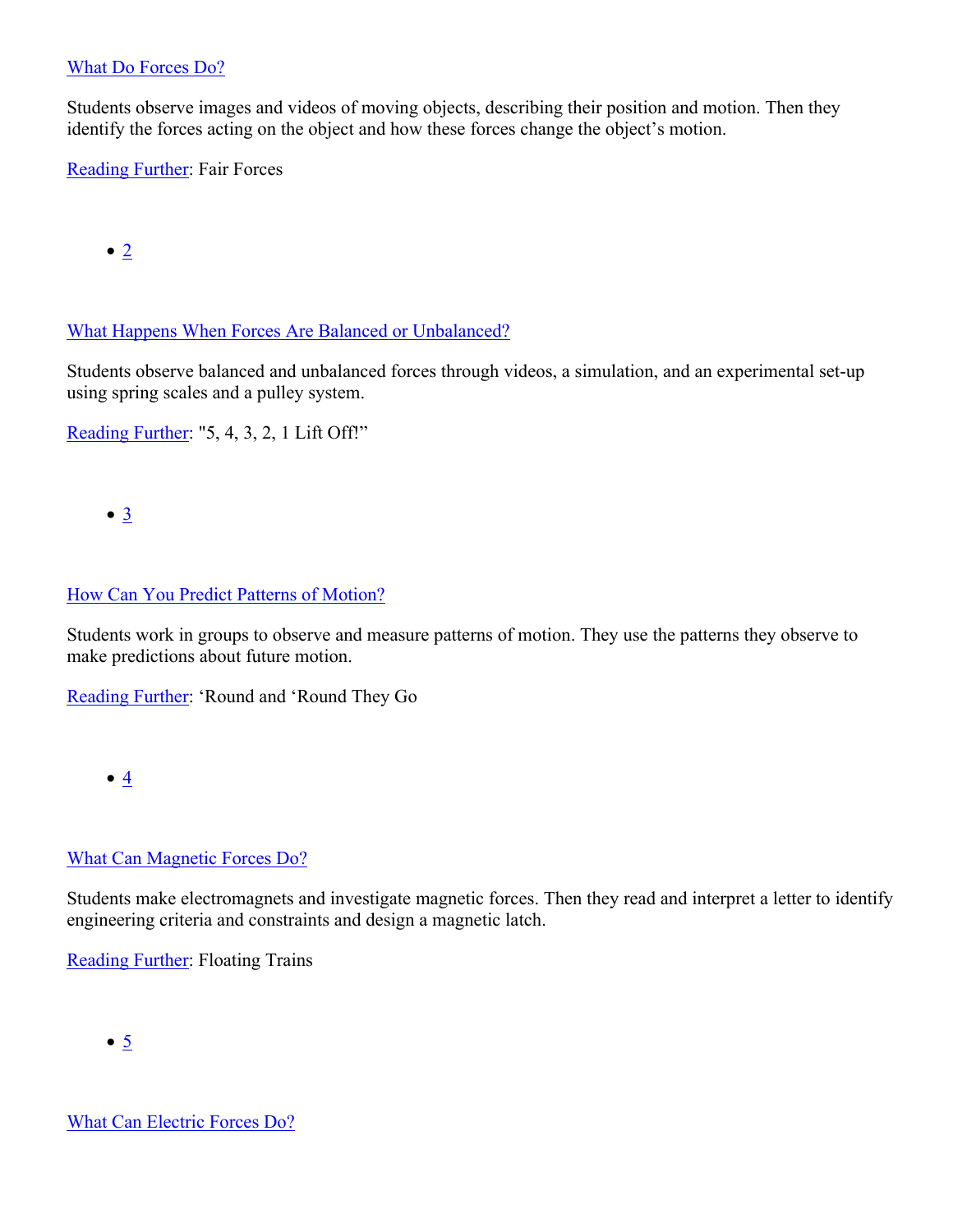Students build electroscopes and then use them to investigate static electricity.

# [Reading Further](https://subscriptions.teachtci.com/shared/sections/11380?program_id=154&student_view=true): Electricity in Nature

L,

### **Integration of Career Exploration, Life Literacies and Key Skills**

| <b>CRP.K-12.CRP2</b> | Apply appropriate academic and technical skills.                                   |
|----------------------|------------------------------------------------------------------------------------|
| CRP.K-12.CRP5        | Consider the environmental, social and economic impacts of decisions.              |
| CRP.K-12.CRP4        | Communicate clearly and effectively and with reason.                               |
| CRP.K-12.CRP11       | Use technology to enhance productivity.                                            |
| CRP.K-12.CRP9        | Model integrity, ethical leadership and effective management.                      |
| CRP.K-12.CRP8        | Utilize critical thinking to make sense of problems and persevere in solving them. |
| <b>CRP.K-12.CRP7</b> | Employ valid and reliable research strategies.                                     |
| CRP.K-12.CRP1        | Act as a responsible and contributing citizen and employee.                        |
| CRP.K-12.CRP12       | Work productively in teams while using cultural global competence.                 |

### **Technology and Design Integration**

Students will interact with the SmartBoards, Chromebooks, and Document Camera.

| TECH.8.1.5.A.CS1   | Understand and use technology systems                                                                                                                                                                                              |
|--------------------|------------------------------------------------------------------------------------------------------------------------------------------------------------------------------------------------------------------------------------|
| TECH.8.2.5.B.CS2   | The effects of technology on the environment.                                                                                                                                                                                      |
| TECH.8.1.5.A.4     | Graph data using a spreadsheet, analyze and produce a report that explains the analysis of<br>the data.                                                                                                                            |
| CS.3-5.8.2.5.ETW.4 | Explain the impact that resources, such as energy and materials used to develop<br>technology, have on the environment.                                                                                                            |
| TECH.8.1.5.A.2     | Format a document using a word processing application to enhance text and include<br>graphics, symbols and/or pictures.                                                                                                            |
|                    | The technology developed for the human designed world can have unintended<br>consequences for the environment. Technology must be continually developed and made<br>more efficient to reduce the need for non-renewable resources. |
| CS.3-5.8.2.5.ETW.1 | Describe how resources such as material, energy, information, time, tools, people, and<br>capital are used in products or systems.                                                                                                 |
| TECH.8.1.5.E.CS1   | Plan strategies to guide inquiry.                                                                                                                                                                                                  |
| TECH.8.1.5.A.1     | Select and use the appropriate digital tools and resources to accomplish a variety of tasks<br>including solving problems.                                                                                                         |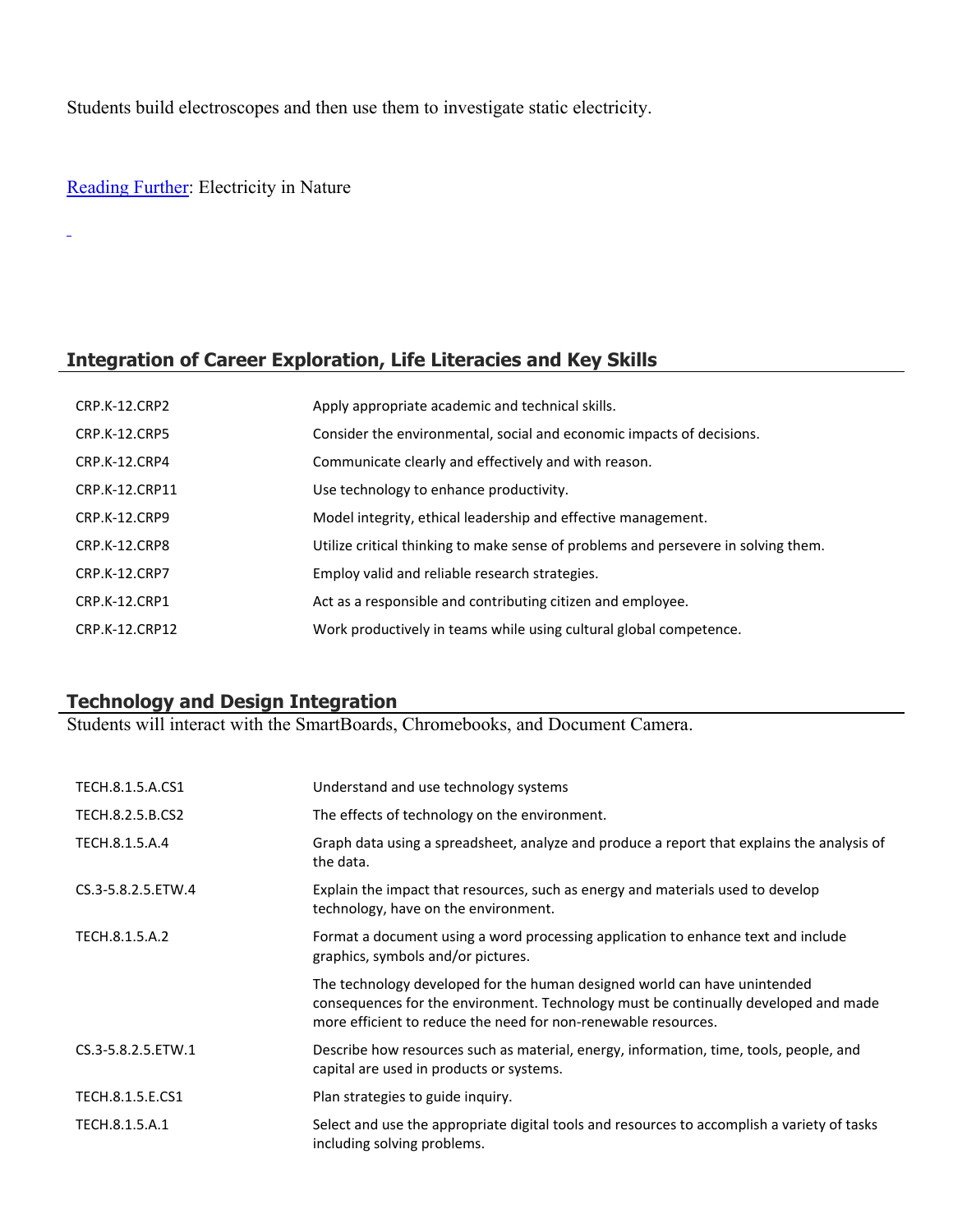| TECH.8.1.5.D.CS1 | Advocate and practice safe, legal, and responsible use of information and technology.                                  |
|------------------|------------------------------------------------------------------------------------------------------------------------|
| TECH.8.1.5.D.1   | Understand the need for and use of copyrights.                                                                         |
| TECH.8.1.5.A.CS2 | Select and use applications effectively and productively.                                                              |
| TECH.8.2.5.C.2   | Explain how specifications and limitations can be used to direct a product's development.                              |
| TECH.8.1.5.E.CS2 | Locate, organize, analyze, evaluate, synthesize, and ethically use information from a<br>variety of sources and media. |

# **Interdisciplinary Connections**

| LA.W.3.1   | Write opinion pieces on topics or texts, supporting a point of view with reasons.                                                                                                                                               |
|------------|---------------------------------------------------------------------------------------------------------------------------------------------------------------------------------------------------------------------------------|
| LA.L.3.3   | Use knowledge of language and its conventions when writing, speaking, reading, or<br>listening.                                                                                                                                 |
| LA.W.3.2   | Write informative/explanatory texts to examine a topic and convey ideas and information<br>clearly.                                                                                                                             |
| LA.L.3.1   | Demonstrate command of the conventions of standard English grammar and usage when<br>writing or speaking.                                                                                                                       |
| LA.RI.3.4  | Determine the meaning of general academic and domain-specific words and phrases in a<br>text relevant to a grade 3 topic or subject area.                                                                                       |
| LA.RI.3.5  | Use text features and search tools (e.g., key words, sidebars, hyperlinks) to locate<br>information relevant to a given topic efficiently.                                                                                      |
| LA.RI.3.6  | Distinguish their own point of view from that of the author of a text.                                                                                                                                                          |
| LA.RI.3.1  | Ask and answer questions, and make relevant connections to demonstrate understanding<br>of a text, referring explicitly to the text as the basis for the answers.                                                               |
| LA.W.3.4   | With guidance and support from adults, produce writing in which the development and<br>organization are appropriate to task and purpose. (Grade-specific expectations for writing<br>types are defined in standards 1-3 above.) |
| LA.RI.3.7  | Use information gained from text features (e.g., illustrations, maps, photographs) and the<br>words in a text to demonstrate understanding of the text (e.g., where, when, why, and<br>how key events occur).                   |
| LA.RI.3.2  | Determine the main idea of a text; recount the key details and explain how they support<br>the main idea.                                                                                                                       |
| LA.RI.3.3  | Describe the relationship between a series of historical events, scientific ideas or concepts,<br>or steps in technical procedures in a text, using language that pertains to time, sequence,<br>and cause/effect.              |
| LA.RI.3.8  | Describe the logical connection between particular sentences and paragraphs in a text<br>(e.g., comparison, cause/effect, first/second/third in a sequence) to support specific points<br>the author makes in a text.           |
| LA.RI.3.9  | Compare, contrast and reflect on (e.g., practical knowledge, historical/cultural context,<br>and background knowledge) the most important points and key details presented in two<br>texts on the same topic.                   |
| LA.L.3.2   | Demonstrate command of the conventions of standard English capitalization, punctuation,<br>and spelling when writing.                                                                                                           |
| LA.RI.3.10 | By the end of the year, read and comprehend literary nonfiction at grade level text-<br>complexity or above, with scaffolding as needed.                                                                                        |
| LA.W.3.7   | Conduct short research projects that build knowledge about a topic.                                                                                                                                                             |
| LA.W.3.8   | Recall information from experiences or gather information from print and digital sources;                                                                                                                                       |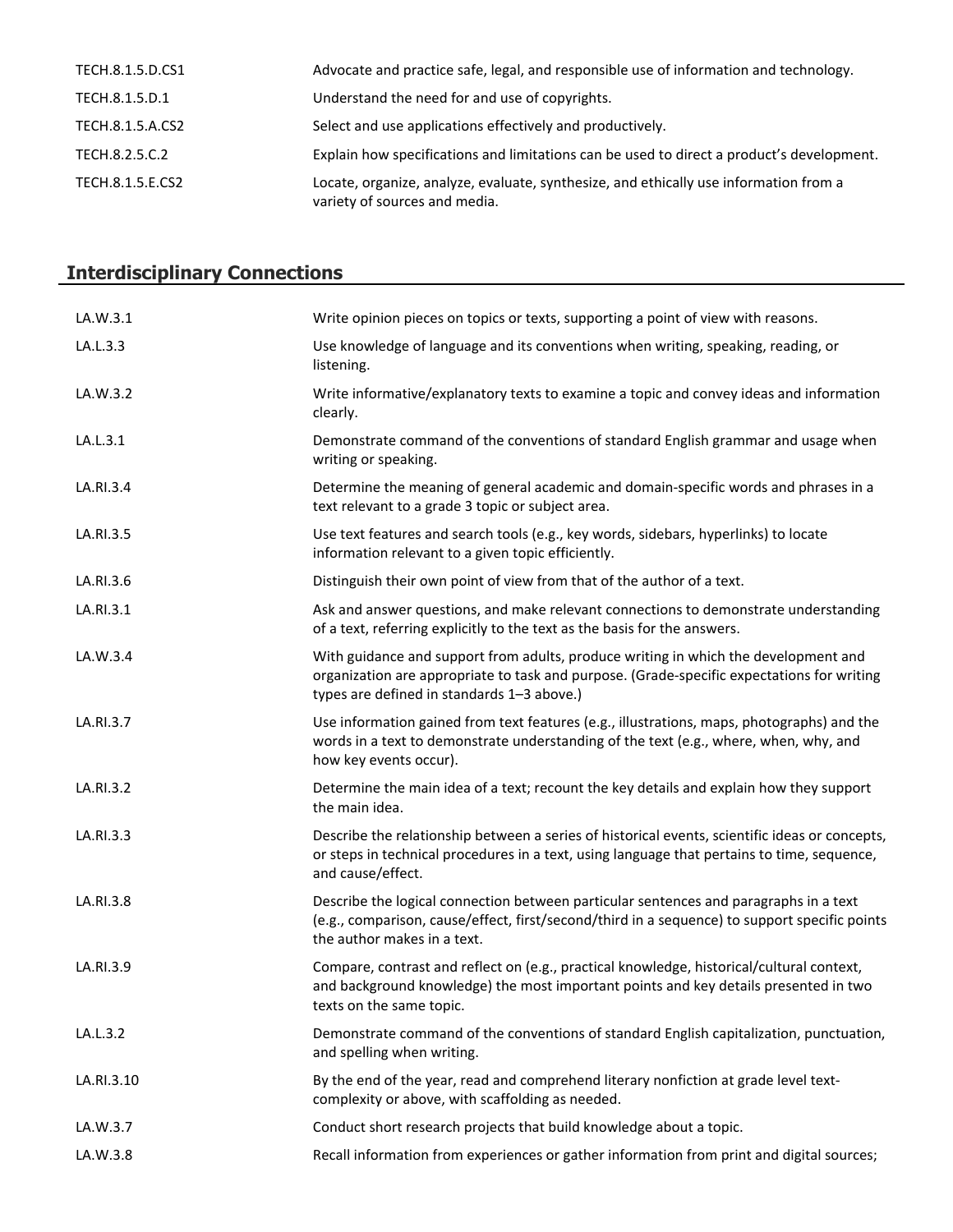|           | take brief notes on sources and sort evidence into provided categories.                                                                                                                                                  |
|-----------|--------------------------------------------------------------------------------------------------------------------------------------------------------------------------------------------------------------------------|
| LA.RF.3.3 | Know and apply grade-level phonics and word analysis skills in decoding and encoding<br>words.                                                                                                                           |
| LA.RF.3.4 | Read with sufficient accuracy and fluency to support comprehension.                                                                                                                                                      |
| LA.SL.3.1 | Engage effectively in a range of collaborative discussions (one-on-one, in groups, and<br>teacher led) with diverse partners on grade 3 topics and texts, building on others' ideas<br>and expressing their own clearly. |

# **Differentiation**

- Understand that gifted students, just like all students, come to school to learn and be challenged.
- Pre-assess your students. Find out their areas of strength as well as those areas you may need to address before students move on.
- Consider grouping gifted students together for at least part of the school day.
- Plan for differentiation. Consider pre-assessments, extension activities, and compacting the curriculum.
- Use phrases like "You've shown you don't need more practice" or "You need more practice" instead of words like "qualify" or "eligible" when referring to extension work.
- Encourage high-ability students to take on challenges. Because they're often used to getting good grades, gifted students may be risk averse.

# **Definitions of Differentiation Components**:

- $\circ$  Content the specific information that is to be taught in the lesson/unit/course of instruction.
- o Process how the student will acquire the content information.
- o Product how the student will demonstrate understanding of the content.
- o Learning Environment the environment where learning is taking place including physical location and/or student grouping

# **Differentiation occurring in this unit:**

Utilize differentiation suggestions in the TCI Science Alive! program for enrichment and support.

### **Modifications & Accommodations**

Refer to QSAC EXCEL SMALL SPED ACCOMMOCATIONS spreadsheet in this discipline.

# **Modifications and Accommodations used in this unit:**

Utilize 504 and IEP accommodations where required.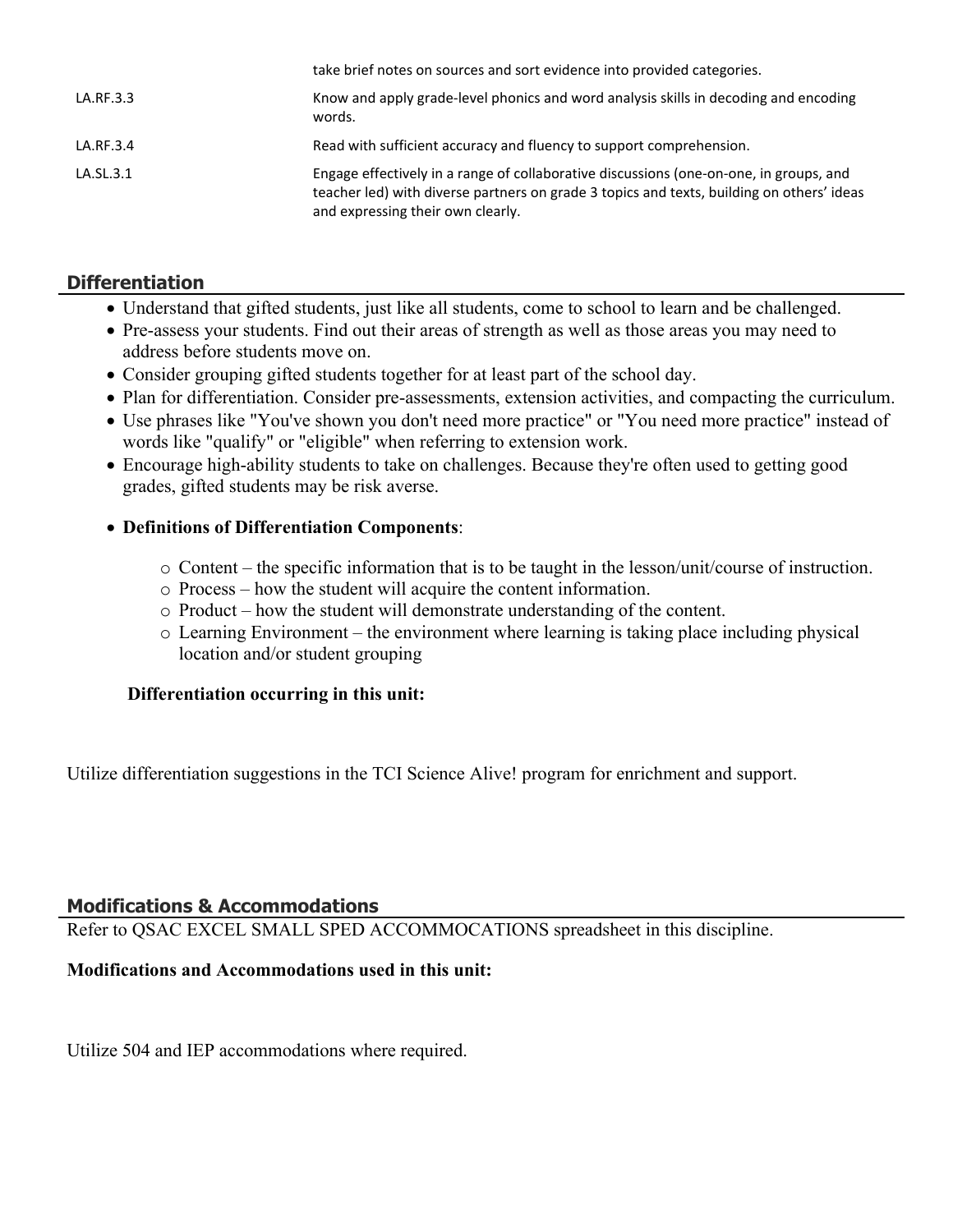Assessment allows both instructor and student to monitor progress towards achieving learning objectives, and can be approached in a variety of ways. **Formative assessment** refers to tools that identify misconceptions, struggles, and learning gaps along the way and assess how to close those gaps. It includes effective tools for helping to shape learning, and can even bolster students' abilities to take ownership of their learning when they understand that the goal is to improve learning, not apply final marks (Trumbull and Lash, 2013). It can include students assessing themselves, peers, or even the instructor, through writing, quizzes, conversation, and more. In short, formative assessment occurs throughout a class or course, and seeks to improve student achievement of learning objectives through approaches that can support specific student needs (Theal and Franklin, 2010, p. 151).

# **Formative Assessments used in this unit:**

- TCI worksheets, quizzes
- Questioning and Discussion
- Teacher observation
- Labs and Hands on activities
- Whiteboard Response
- Think-Pair Share
- Workbook pages
- Writing/Performance rubrics included in lesson

# **Summative Assessments**

**Summative assessments** evaluate student learning, knowledge, proficiency, or success at the conclusion of an instructional period, like a unit, course, or program. Summative assessments are almost always formally graded and often heavily weighted (though they do not need to be). Summative assessment can be used to great effect in conjunction and alignment with formative assessment, and instructors can consider a variety of ways to combine these approaches.

### **Summative assessments for this unit:**

Unit assessments in the TCI program

Performance Task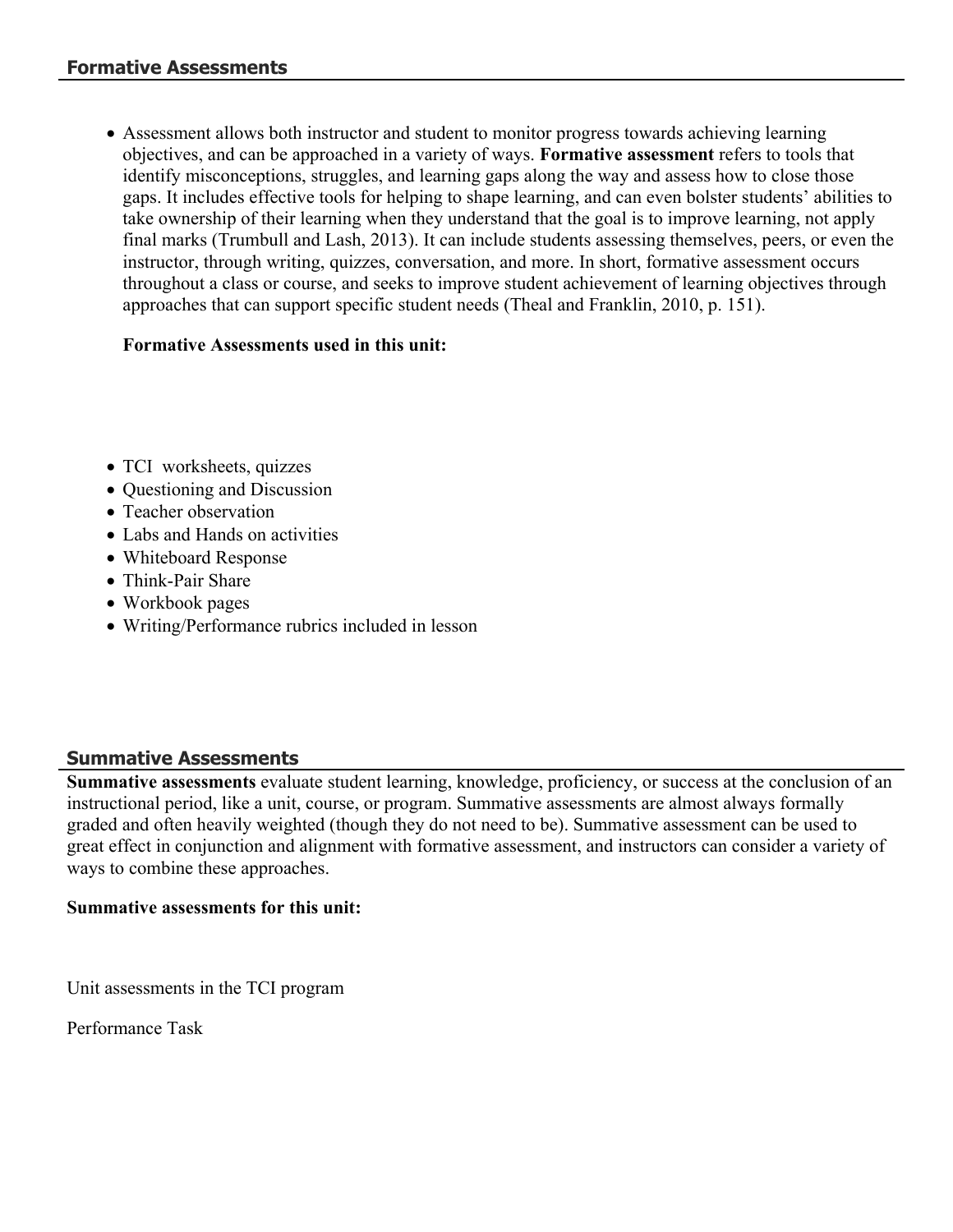### **Instructional Materials**

Materials for labs indicated in TCI program

| <b>Standards</b>   |                                                                                                                                                                                                                                                                                                              |
|--------------------|--------------------------------------------------------------------------------------------------------------------------------------------------------------------------------------------------------------------------------------------------------------------------------------------------------------|
|                    | Cause and Effect                                                                                                                                                                                                                                                                                             |
|                    | (Boundary: Qualitative and conceptual, but not quantitative addition of forces, are used at<br>this level.)                                                                                                                                                                                                  |
| <b>SCI.3.PS2.B</b> | Types of Interactions                                                                                                                                                                                                                                                                                        |
| SCI.3.PS2.A        | <b>Forces and Motion</b>                                                                                                                                                                                                                                                                                     |
|                    | Each force acts on one particular object and has both strength and a direction. An object<br>at rest typically has multiple forces acting on it, but they add to give zero net force on the<br>object. Forces that do not sum to zero can cause changes in the object's speed or direction<br>of motion.     |
|                    | Electric and magnetic forces between a pair of objects do not require that the objects be<br>in contact. The sizes of the forces in each situation depend on the properties of the<br>objects and their distances apart and, for forces between two magnets, on their<br>orientation relative to each other. |
|                    | Examples of motion with a predictable pattern could include a child swinging in a swing, a<br>ball rolling back and forth in a bowl, and two children on a see-saw.                                                                                                                                          |
|                    | Patterns                                                                                                                                                                                                                                                                                                     |
|                    | Cause and effect relationships are routinely identified.                                                                                                                                                                                                                                                     |
|                    | Planning and carrying out investigations to answer questions or test solutions to problems<br>in 3-5 builds on K-2 experiences and progresses to include investigations that control<br>variables and provide evidence to support explanations or design solutions.                                          |
|                    | The patterns of an object's motion in various situations can be observed and measured;<br>when that past motion exhibits a regular pattern, future motion can be predicted from it.                                                                                                                          |
|                    | Asking questions and defining problems in grades 3-5 builds on grades K-2 experiences<br>and progresses to specifying qualitative relationships.                                                                                                                                                             |
|                    | Define a simple problem that can be solved through the development of a new or<br>improved object or tool.                                                                                                                                                                                                   |
| SCI.3-PS2-4        | Define a simple design problem that can be solved by applying scientific ideas about<br>magnets.                                                                                                                                                                                                             |
|                    | Planning and Carrying Out Investigations                                                                                                                                                                                                                                                                     |
|                    | Planning and Carrying Out Investigations                                                                                                                                                                                                                                                                     |
| SCI.3-PS2-1        | Plan and conduct an investigation to provide evidence of the effects of balanced and<br>unbalanced forces on the motion of an object.                                                                                                                                                                        |
| <b>SCI.3.PS2.B</b> | Types of Interactions                                                                                                                                                                                                                                                                                        |
| SCI.3-5-ETS1-2     | Generate and compare multiple possible solutions to a problem based on how well each is<br>likely to meet the criteria and constraints of the problem.                                                                                                                                                       |
|                    | Examples could include an unbalanced force on one side of a ball can make it start<br>moving; and, balanced forces pushing on a box from both sides will not produce any                                                                                                                                     |